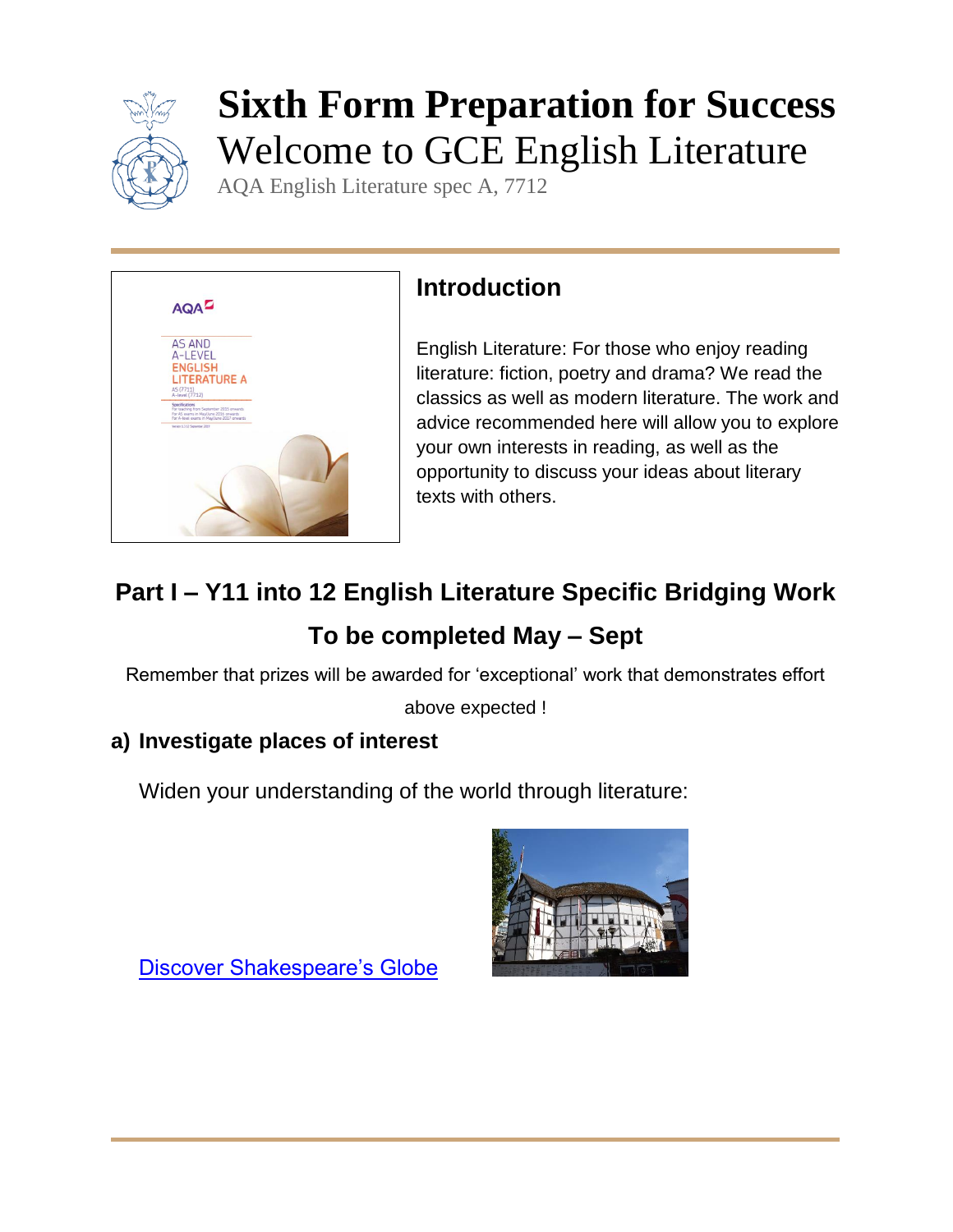

[See incredible performances with the National Theatre.](https://www.nationaltheatre.org.uk/)



[Explore the British Library](https://www.bl.uk/) 

#### **b) Wider reading**

#### **Texts studied:**

Over the next two years, you will be covering a wide variety of text types and genres: *Othello***, William Shakespeare**  *The Great Gatsby***, F. Scott Fitzgerald**  Pre- 1900 century AQA Poetry Anthology Feminine Gospels, Carol Ann Duffy *A Streetcar Named Desire,* Tennessee Williams *The Handmaid's Tale,* Margaret Atwood

The texts in **bold** are the texts that you will be studying first, in the Autumn term. It is essential that you have a thorough working knowledge of both of these texts before you come back to school in September: we will be having frank and open discussions about the *whole* texts, and don't want to spoil them by giving something away that we assume you already know! So: **READ THEM!!!** 

(It is also a good idea for you to buy a copy of each of these texts, before you begin each term, so that you can record your own thoughts and ideas on the paper as you read. Your teacher will tell you what texts you will need in advance.)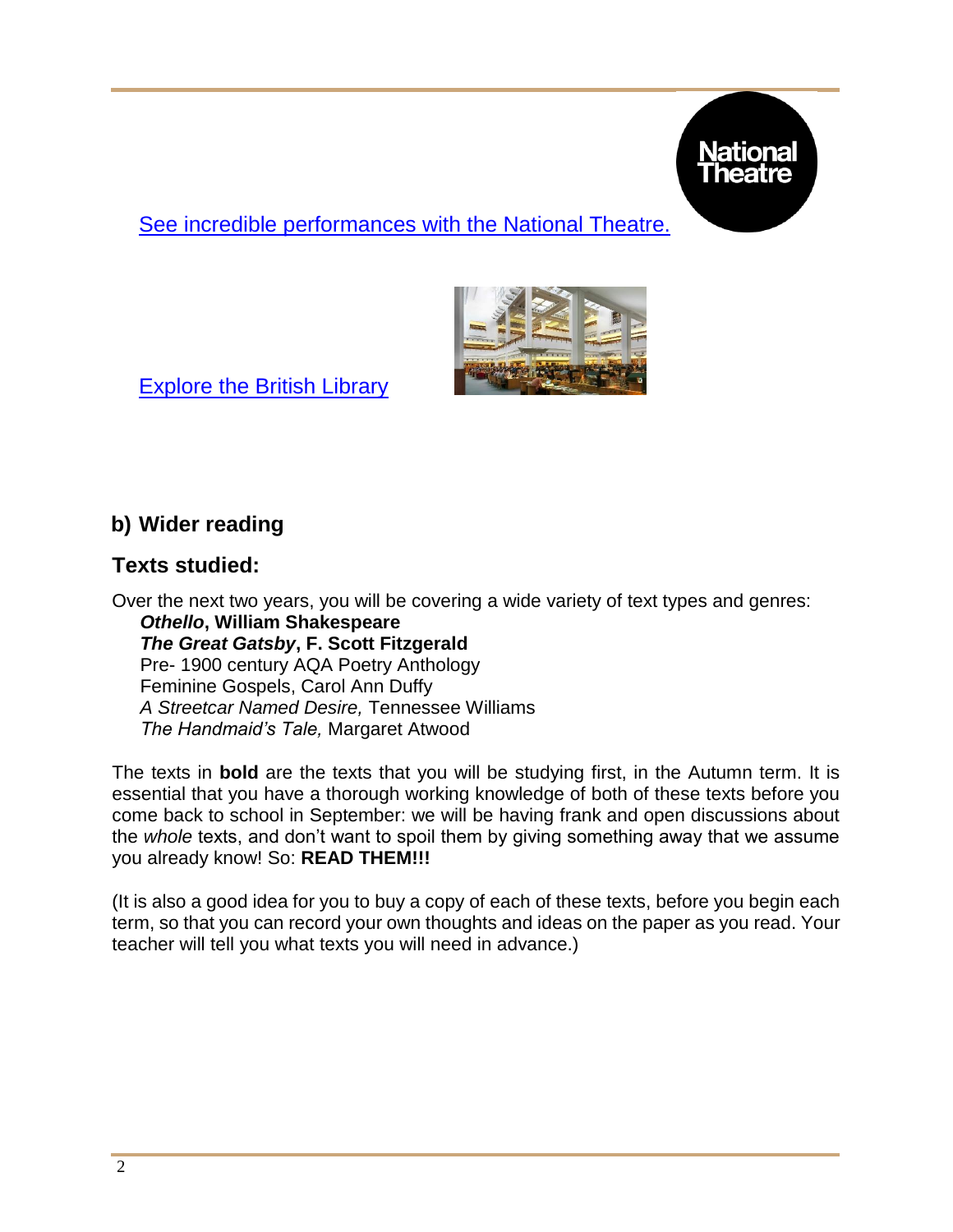## **Looking for more suggestions?**

Suggested Reading List: Ultimately, the best English Literature students are those who are passionate about reading! Have a read of some of these titles over the summer, suggested by our KS5 teachers.

| <b>Book</b>                             | <b>Author</b>            | <b>Date Published</b> |
|-----------------------------------------|--------------------------|-----------------------|
| <b>Pride and Prejudice</b>              | Jane Austen              | 1813                  |
| Emma                                    | Jane Austen              | 1815                  |
| Persuasion                              | Jane Austen              | 1816                  |
| Jane Eyre                               | Charlotte Brontë         | 1847                  |
| <b>Wuthering Heights</b>                | <b>Emily Brontë</b>      | 1847                  |
| <b>David Copperfield</b>                | <b>Charles Dickens</b>   | 1850                  |
| <b>Villette</b>                         | Charlotte Brontë         | 1853                  |
| <b>Great Expectations</b>               | <b>Charles Dickens</b>   | 1861                  |
| The Adventures of Huckleberry Finn      | Mark Twain               | 1884                  |
| Tess of the d'Urbervilles               | <b>Thomas Hardy</b>      | 1891                  |
| Mrs Warren's Profession                 | George Bernard Shaw      | 1893                  |
| Sons and Lovers                         | D. H. Lawrence           | 1913                  |
| A Portrait of the Artist as a Young Man | James Joyce              | 1916                  |
| This Side of Paradise                   | F. Scott Fitzgerald      | 1920                  |
| Mrs Dalloway                            | Virginia Woolf           | 1925                  |
| <b>Brave New World</b>                  | <b>Aldous Huxley</b>     | 1931                  |
| <b>Gone With The Wind</b>               | <b>Margaret Mitchell</b> | 1936                  |
| Rebecca                                 | Daphne du Maurier        | 1938                  |
| <b>Black Boy</b>                        | <b>Richard Wright</b>    | 1945                  |
| The Catcher in the Rye                  | J. D. Salinger           | 1951                  |
| <b>To Kill A Mockingbird</b>            | <b>Harper Lee</b>        | 1960                  |
| Wide Sargasso Sea                       | Jean Rhys                | 1966                  |
| <b>The Outsiders</b>                    | S. E. Hinton             | 1967                  |
|                                         |                          |                       |
| The Comfort of Strangers                | lan McEwan               | 1981                  |
| The Handmaid's Tale                     | Margaret Atwood          | 1985                  |
| Oranges Are Not The Only Fruit          | Jeanette Winterson       | 1985                  |
| The Child in Time                       | lan McEwan               | 1987                  |
| Sophie's World                          | Jostein Gaarder          | 1991                  |
| Captain Corelli's Mandolin              | Louis de Bernières       | 1994                  |
| Disgrace                                | J. M. Coetzee            | 1999                  |
| The Perks Of Being A Wallflower         | Stephen Chbosky          | 1999                  |
| The Secret Life of Bees                 | Sue Monk Kidd            | 2002                  |
| <b>The Kite Runner</b>                  | <b>Khaled Hosseini</b>   | 2003                  |
| Never Let Me Go                         | Kazuo Ishiguro           | 2005                  |
| The Inheritance of Loss                 | <b>Kiran Desai</b>       | 2006                  |
| <b>The Cleft</b>                        | <b>Doris Lessing</b>     | 2007                  |
| Indignation                             | <b>Philip Roth</b>       | 2008                  |
| <b>Submarine</b>                        | Joe Dunthorne            | 2008                  |
| <b>The Goldfinch</b>                    | Donna Tartt              | 2013                  |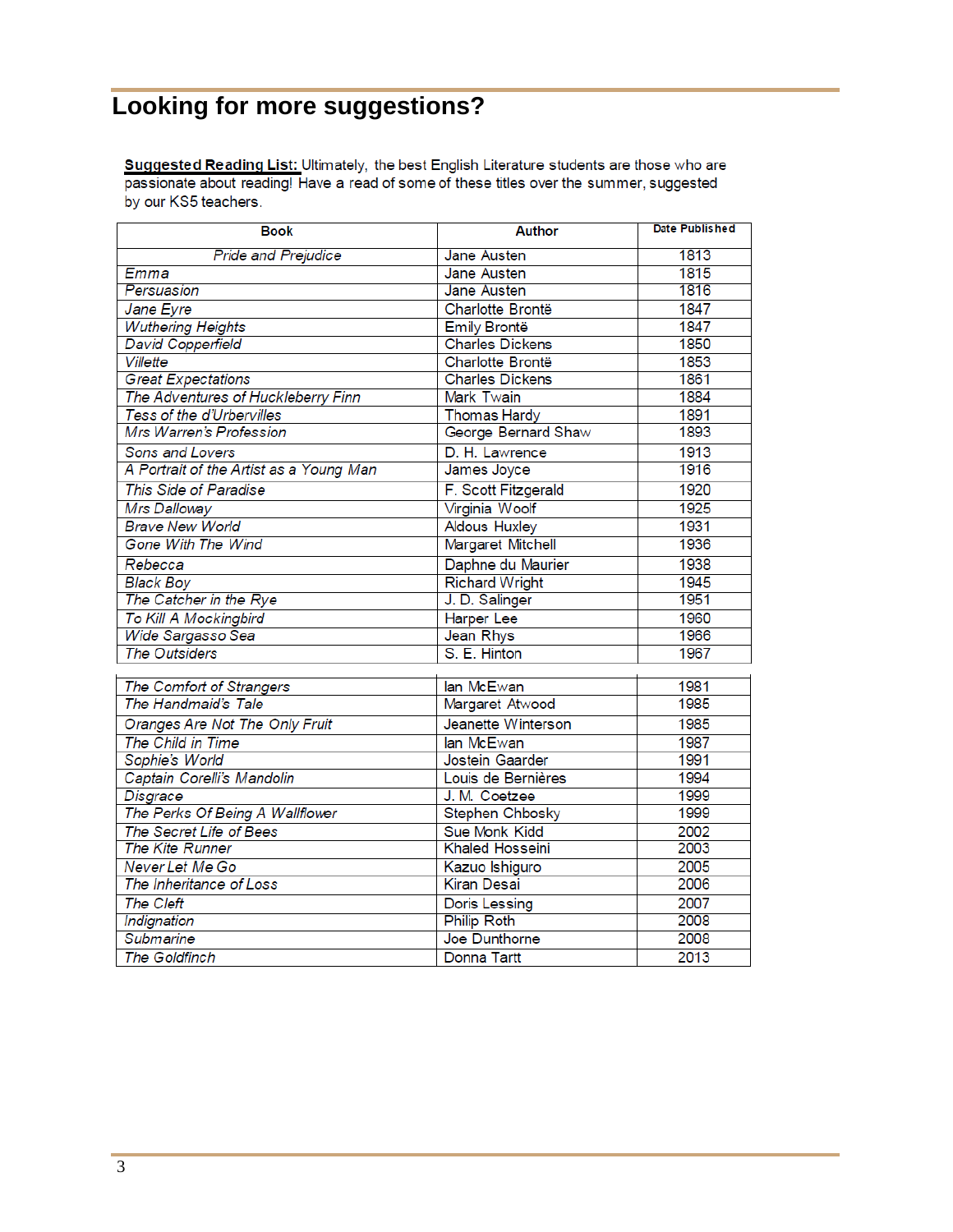#### **c) Compulsory task**

This task will give you your first taste of what it's like to study English Literature at A Level- and prove to your teacher that you are adequately prepared by reading the texts! For each text, there is a task that accompanies it:

#### *Othello*

*Othello* is a tragedy play written by William Shakespeare in 1603. The plot revolves around four central characters: Othello, a Moorish general in the Venetian army; Desdemona, his beloved wife; Cassio, Othello's loyal lieutenant; and Othello's trusted but ultimately unfaithful ensign, Iago. In the play, Othello is manipulated into believing that his wife is having an affair with one of his officers, with devastating consequences.

**Task:** 

**Discuss the role that race plays in Shakespeare's portrayal of Othello. Link it to the historical context in which the play is set.**

#### **d) Stretch!**

Complete your own study of the history of English Literature. The study of contexts, literary theory, and literary periods is both fascinating and invaluable. Here are some links to get you started:

[A Brief History of English Literature](https://literariness.org/2018/07/18/a-brief-history-of-english-literature/)

[A Brief Overview of British Literary Periods](https://www.thoughtco.com/british-literary-periods-739034)

### **Scroll down for Part II - Year 12 Head Start!**